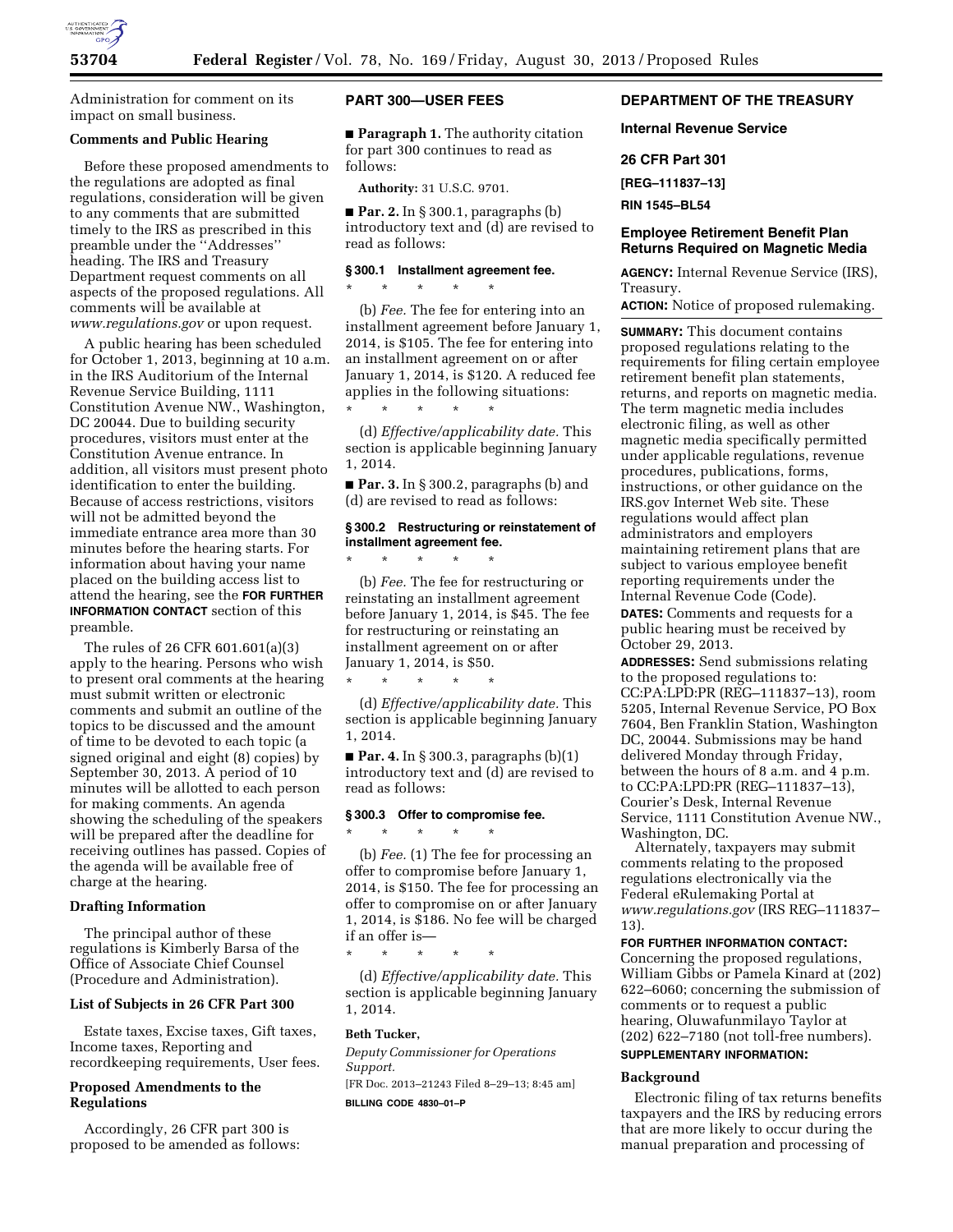paper returns. Electronic filing results in administrator; (3) the name and faster settling of accounts and better customer service. Requiring that employee retirement benefit plan statements, returns, and reports be filed electronically improves the timeliness and accuracy of the information for both the public and the employee retirement benefit plan community.

Section 6011(e)(1) authorizes the Secretary to prescribe regulations providing the standards for determining which returns must be filed on magnetic media or in other machine-readable form. Section 6011(e)(2)(A) provides that the Secretary may not require any person to file returns on magnetic media unless the person is required to file at least 250 returns during the calendar year. Section 6011(e)(2)(B) requires that the Secretary, prior to issuing regulations requiring these entities to file returns on magnetic media, take into account (among other relevant factors) the ability of the taxpayer to comply at reasonable cost with the requirements of such regulations.

A statement, return, or report filed electronically with an electronic return transmitter in the manner and time prescribed by the Commissioner is deemed to be filed on the date of the electronic postmark given by the return transmitter (that is, a record of the date and time that an authorized electronic return transmitter receives the transmission of a taxpayer's electronically filed document on its host system). Accordingly, if the electronic postmark is timely, the document is considered filed timely although it is received by the IRS after the last date prescribed for filing. See § 301.7502–  $1(d)$ . Section 414(g) defines a plan administrator as a person specifically so designated by the terms of the plan or, in the event no one is designated: (a) An employer for a single employer plan; (b) an association, committee, joint board of trustees, or other similar group of representatives for a plan maintained by two or more employers or jointly by one or more employers and one or more employee organizations; or (c) such other person as the Secretary of Treasury may prescribe in regulations.

Section 6057(a) requires the plan administrator (within the meaning of section 414(g)) of each plan to which the vesting standards of section 203 of the Employee Retirement Income Security Act of 1974 (ERISA) applies for a plan year to file, within the time prescribed by regulations, a registration statement with the Secretary of the Treasury. The registration statement must set forth the following information relating to the plan: (1) The name of the plan; (2) the name and address of the plan

identifying information of plan participants who separated from service covered by the plan and are entitled to deferred vested retirement benefits; and (4) the nature, amount, and form of deferred vested retirement benefits to which the plan participants are entitled. The form used to file this registration statement is Form 8955–SSA, ''Annual Registration Statement Identifying Separated Participants with Deferred Vested Benefits.'' Section 6057(b) requires that the plan administrator notify the Secretary of certain changes in the plan, including the name of the plan, the name and address of the plan administrator, the termination of the plan, or any merger or consolidation of the plan with another plan (or the plan's division into two or more plans).

Section 6058(a) generally requires that every employer maintaining a pension, annuity, stock bonus, profit-sharing, or other funded plan of deferred compensation, or the plan administrator within the meaning of section 414(g) of the plan, file an annual return stating such information as the Secretary may by regulations prescribe with respect to the qualification, financial condition, and operations of the plan. The reporting requirement under section 6058(a) is satisfied by filing a return on the Form 5500 series. The Form 5500, ''Annual Return/Report of Employee Benefit Plan,'' the Form 5500–SF, ''Short Form Annual Return/Report of Small Employee Benefit Plan,'' and Form 5500–EZ, ''Annual Return of One-Participant (Owners and Their Spouses) Retirement Plan,'' make up the Form 5500 series.

Section 6059(a) generally requires that a plan administrator of each defined benefit plan to which section 412 applies file the actuarial report described in section 6059(b) for the first plan year for which section 412 applies to the plan and for each third plan year thereafter (or more frequently if the Secretary determines that more frequent reports are necessary). The schedules used to file these actuarial reports are the Schedule SB, ''Single-Employer Defined Benefit Plan Actuarial Information,'' and the Schedule MB, ''Multiemployer Defined Benefit Plan and Certain Money Purchase Plan Actuarial Information,'' which are required to be filed as part of the Form 5500 or Form 5500–SF.

On July 21, 2006, the Department of Labor (DOL) published a final rule in the **Federal Register** (71 FR 41359) requiring electronic filing of the Form 5500 and Form 5500–SF for plans covered by Title I of ERISA for plan years beginning on or after January 1,

2008. On November 16, 2007, the DOL published a final rule in the **Federal Register** (72 FR 64710) postponing the effective date of the electronic filing mandate so that the mandate applies to plan years beginning on or after January 1, 2009. See 29 CFR § 2520.104a–2. The electronic filing system mandated by DOL is the computerized ERISA Filing Acceptance System (EFAST2).

Filers of the Form 5500 and Form 5500–SF are required to file electronically through EFAST2. Currently, electronic filing is not available for the Form 5500–EZ. However, certain filers that would otherwise file the Form 5500–EZ on paper may instead file the Form 5500– SF electronically through EFAST2. Under the current requirements, plans that are eligible to use the Form 5500– SF to file electronically include plans that cover fewer than 100 participants at the beginning of the plan year and satisfy certain other requirements. See the Instructions to the Form 5500–EZ for information about filing the Form 5500–EZ.

In order to implement DOL's mandate for electronic filing of the Form 5500 and Form 5500–SF, certain items on these forms that relate solely to Code requirements were eliminated. Information on the forms, schedules, and attachments that were eliminated was used by the IRS for compliance purposes. By mandating electronic filing of information, the IRS can obtain valuable plan information that is not currently required to be filed through EFAST2.1 In coordination with DOL, the IRS anticipates adding items on the Form 5500 and Form 5500–SF relating solely to Code requirements. For those filers that are not subject to IRS electronic filing requirements, the IRS plans to provide a paper-only form containing those Code-related items and an alternative method of filing with the IRS.

#### **Explanation of Provisions**

#### *I. In General*

These regulations provide that a plan administrator (or, in certain situations, an employer maintaining a plan) required by the Code or regulations to file at least 250 returns during the

<sup>1</sup> In its published report on September 20, 2011, the Treasury Inspector General for Tax Administration (TIGTA) recommended that the IRS explore regulatory options for mandating electronic filings of annual employee benefit returns for employee benefit retirement plans. TIGTA believed that this would assist the IRS in satisfying its tax administration responsibilities. See ''The Employee Plans Function Should Continue Its Efforts to Obtain Needed Retirement Plan Information,'' Reference Number 3011–10–108 (September 20, 2011).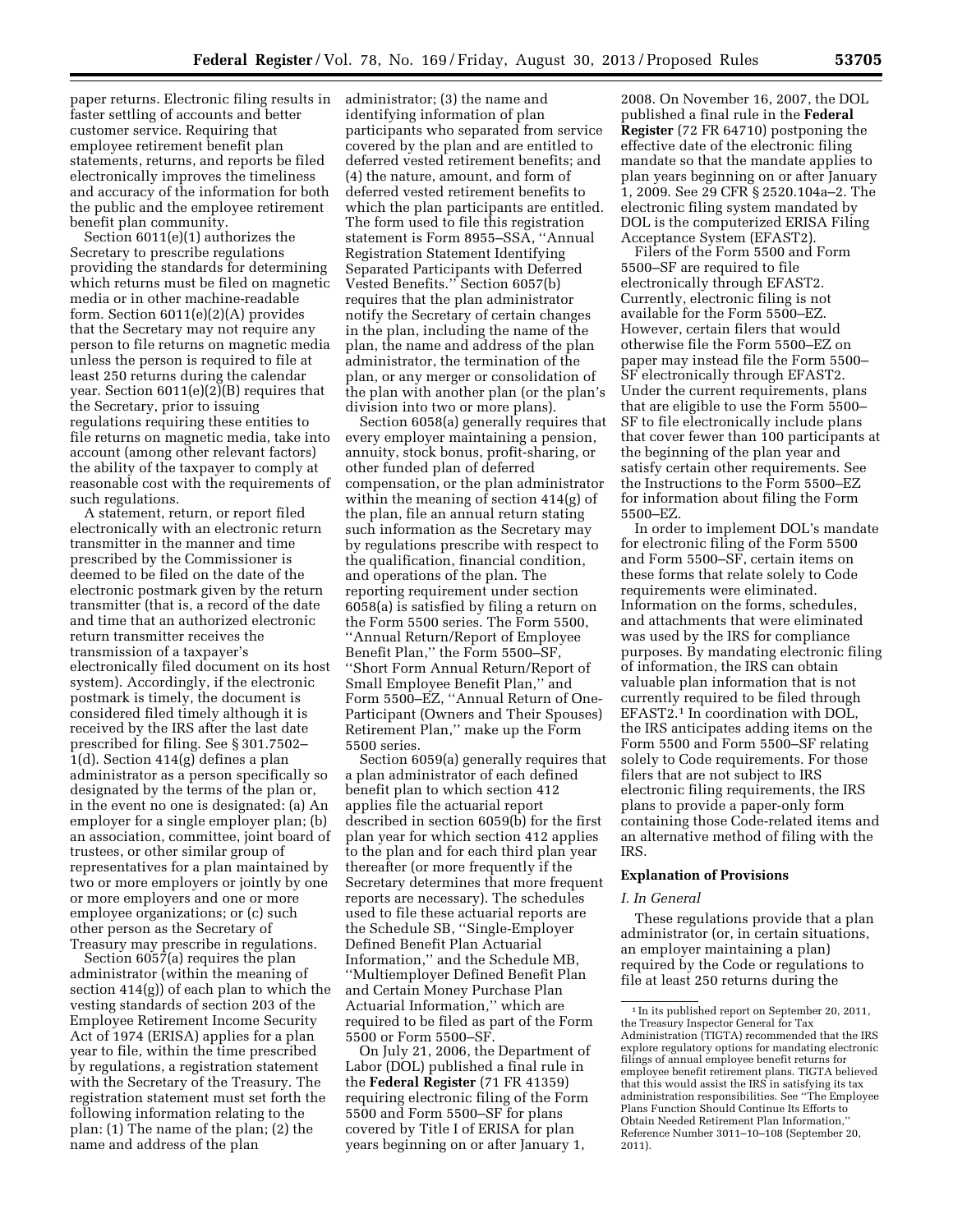calendar year that includes the first day of the plan year must use magnetic media to file certain statements, returns, and reports under sections 6057, 6058, and 6059. Magnetic media is defined as electronic filing or other media specifically permitted under applicable regulations, revenue procedures, publications, forms, instructions, or other guidance on the IRS.gov Internet Web site. (See § 601.601(d)(2)(ii)(*b*) of this chapter.)

Filers of the Form 5500 and Form 5500–SF are already required to file the returns electronically through EFAST2. In addition, many filers of the Form 8955–SSA already voluntarily file electronically with the IRS and also are required to file the Form 5500 and Form 5500–SF electronically through EFAST2. The IRS and the Treasury Department have determined that taxpayers should be able to comply at a reasonable cost with the requirement to file statements, returns, and reports on magnetic media.

The determination of whether a filer is required to file at least 250 returns is made by aggregating all returns, regardless of type, that the filer is required to file, including for example, income tax returns, returns required under section 6033, information returns, excise tax returns, and employment tax returns.

### *II. Registration Statements and Notifications Required Under Section 6057(a) and (b)*

The proposed regulations under section 6057 provide that a registration statement under section 6057(a) or notification required under section 6057(b) must be filed on magnetic media if the filer is required by the Code or regulations to file at least 250 returns during the calendar year that includes the first day of the plan year. For purposes of the regulations under section 6057, the term filer means the plan administrator within the meaning of section 414(g).

The proposed regulations under section 6057 provide that if a filer that is required to file electronically fails to do so, the filer is deemed to have failed to file the registration statement or other notification required under section 6057. Section 6652(d)(1) imposes a penalty on the plan administrator for the failure to file a registration statement required under section 6057(a). Section 6652(d)(2) imposes a penalty on the plan administrator for the failure to file a notification required under section 6057(b). The proposed regulations under section 6057 provide that rules under § 301.6652–3(b) apply for purposes of determining whether there

is reasonable cause for failure to file a registration statement required under section 6057(a) or notification required under section 6057(b). In addition, rules similar to the rules in § 301.6724– 1(c)(3)(ii), regarding undue economic hardship relating to filing on magnetic media, will apply.

#### *III. Form 5500 Series*

The proposed regulations under section 6058 provide that a return required under section 6058 must be filed on magnetic media if the filer is required by the Code or regulations to file at least 250 returns during the calendar year that includes the first day of the plan year. The term filer means the employer or employers maintaining the plan and the plan administrator within the meaning of section 414(g). Thus, in applying the 250-return requirement, the returns of the employer or employers maintaining the plan and of the plan administrator are aggregated.

The proposed regulations under section 6058 also provide that, in determining the 250-return requirement, the aggregation rules of section 414(b), (c), (m), and (o) apply to a filer that is, or includes, an employer. Thus, for example, a filer that is a member of a controlled group of corporations within the meaning of section 414(b) must file the Form 5500 series on magnetic media if the aggregate number of returns required to be filed by the controlled group of corporations is at least 250. These aggregation rules also apply to the regulations under sections 6057 and 6059 if the plan administrator is the employer.

The proposed regulations under section 6058 provide that if the filer is required to file electronically but fails to do so, the filer is deemed to have failed to file the Form 5500 series. For a failure to file the Form 5500 series, a penalty under section 6652(e) applies. The proposed regulations under section 6058 provide that rules under § 301.6652–3(b) apply for purposes of determining whether there is reasonable cause for failure to file a return. In addition, rules similar to the rules in § 301.6724–1(c)(3)(ii), regarding undue economic hardship relating to filing on magnetic media, will apply.

#### *IV. Actuarial Reports*

The proposed regulations under section 6059 provide that an actuarial report required under section 6059 must be filed on magnetic media if the filer is required by the Code or regulations to file at least 250 returns during the calendar year that includes the first day of the plan year. For purposes of the regulations under section 6059, the term filer means the plan administrator within the meaning of section 414(g).

The proposed regulations under section 6059 provide that if a filer that is required to file electronically fails to do so, the filer is deemed to have failed to file the actuarial report required under section 6059. Section 6692 provides that a plan administrator that fails to file the report required under section 6059 shall pay a penalty for each such failure, unless it is shown that there is reasonable cause for the failure. The proposed regulations under section 6059 provide that rules under § 301.6692–1(c) apply for purposes of determining whether there is reasonable cause for failure to file an actuarial report. In addition, rules similar to the rules in § 301.6724–1(c)(3)(ii), regarding undue economic hardship relating to filing on magnetic media, will apply.

#### *V. Economic Hardship Waiver*

These proposed regulations also provide that the Commissioner may waive the requirement to file electronically in cases of undue economic hardship. Because the Treasury Department and the IRS believe that electronic filing will not impose significant burdens on the taxpayers covered by these regulations, the Commissioner anticipates granting waivers of the electronic filing requirement in only exceptional cases. Waivers are anticipated to be particularly rare for the filers of Form 5500 and Form 5500–SF (as well as the schedules attached to those forms), because these filers are already required to file electronically under EFAST2.

#### **Proposed Effective Date**

These regulations are proposed to apply for employee retirement benefit plan statements, notifications, returns, and reports required to be filed under sections 6057, 6058, and 6059 for plan years that begin on or after January 1, 2014, but only for filings with a filing deadline (not taking into account extensions) after December 31, 2014.

#### **Special Analyses**

It has been determined that this notice of proposed rulemaking is not a significant regulatory action as defined in Executive Order 12866. Therefore, a regulatory assessment is not required. It has also been determined that 5 U.S.C. 533(b) of the Administrative Procedure Act (5 U.S.C. chapter 5) does not apply to these regulations. In addition, it is hereby certified that any collection of information contained in this regulation will not have a significant economic impact on a substantial number of small entities, and therefore no flexibility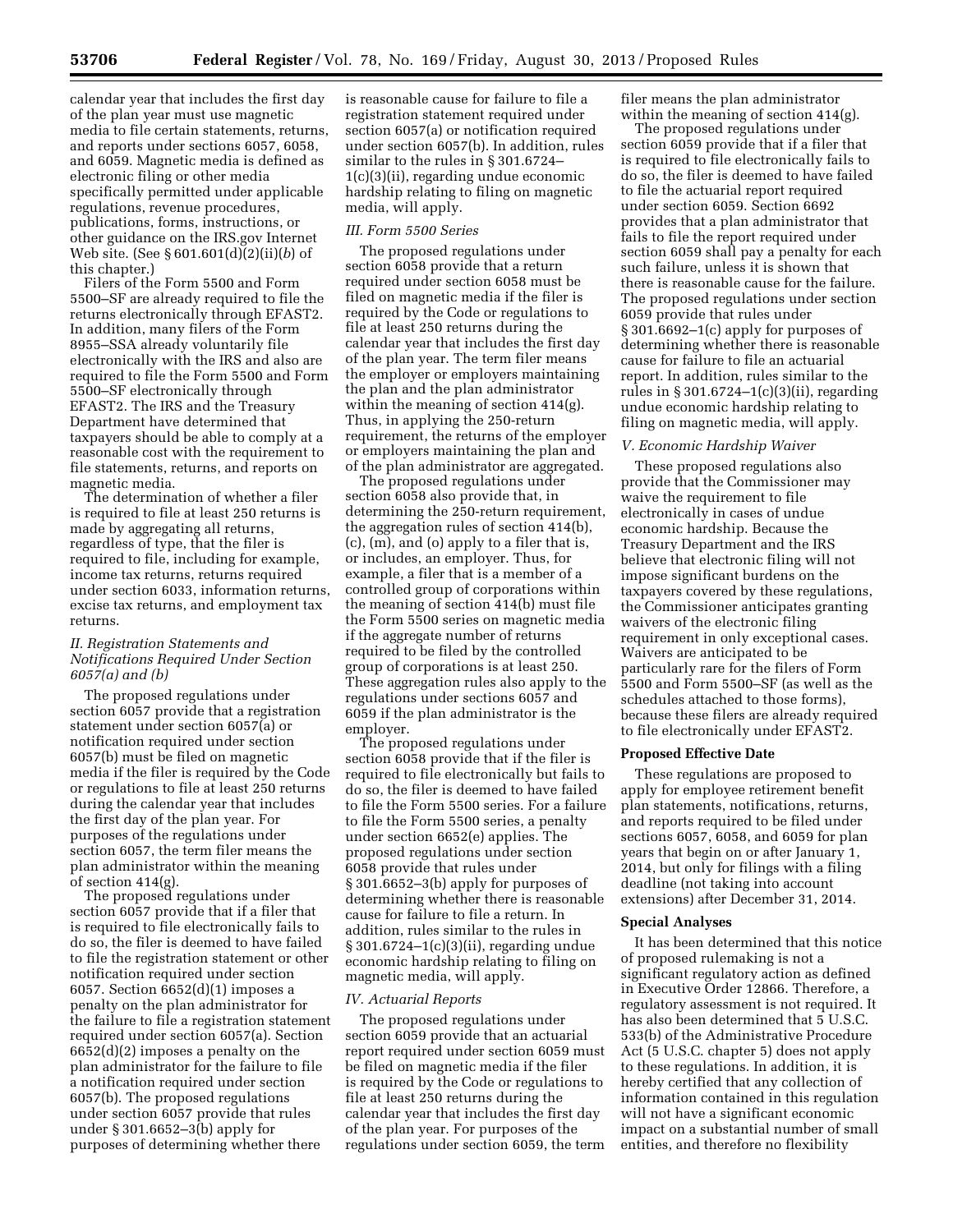analysis under the Regulatory Flexibility Act (5 U.S.C. chapter 6) is required. Pursuant to section 7805(f) of the Internal Revenue Code, these regulations have been submitted to the Office of Chief Counsel for Advocacy of the Small Business Administration for comments on its impact on small businesses.

The certification is based on the fact that §§ 301.6057–1, 301.6058–1, and 301.6059–1 currently require filing with the IRS of information under sections 6057, 6058, and 6059 in accordance with applicable forms, schedules, and accompanying instructions. These proposed regulations merely require that this information be filed electronically by persons required to file at least 250 returns for the calendar year, consistent with section 6011(e)(2)(A), which provides that, in prescribing regulations providing standards for determining which returns must be filed on magnetic media or in other machine-readable form, the Secretary shall not require any person to file returns on magnetic media unless the person is required to file at least 250 returns during the calendar year. Many small entities are unlikely to file 250 returns or more during the calendar year. Filers of the Form 5500 and Form 5500–SF are already required to file the returns electronically through EFAST2 pursuant to DOL regulations. In addition, many filers of the Form 8955– SSA already voluntarily file electronically with the IRS.

Further, if a taxpayer's operations are computerized, reporting in accordance with the regulations should be less costly than filing on paper. The IRS and the Treasury Department have determined that taxpayers should be able to comply at a reasonable cost with the requirement in these regulations to file employee retirement statements, returns, and reports on magnetic media. In addition, the proposed regulations provide that the IRS may waive the electronic filing requirements upon a showing of hardship.

## **Comments and Requests for Public Hearing**

Before these proposed regulations are adopted as final regulations, consideration will be given to any comments that are submitted timely to the IRS as prescribed in this preamble under the ''**ADDRESSES**'' heading. The IRS and the Treasury Department request comments on all aspects of the rules. All comments are available at *[www.regulations.gov](http://www.regulations.gov)* or upon request. A public hearing will be scheduled if requested in writing by any person who timely submits written comments. If a

public hearing is scheduled, notice of the date, time, and place of the public hearing will be published in the **Federal Register**.

#### **Drafting Information**

The principal authors of these regulations are William Gibbs and Pamela R. Kinard, Office of Division Counsel/Associate Chief Counsel (Tax Exempt and Government Entities). However, other personnel from the IRS and the Treasury Department participated in the development of these regulations.

#### **List of Subjects in 26 CFR Part 301**

Administrative practice and procedure, Alimony, Bankruptcy, Child support, Continental shelf, Courts, Crime, Employment taxes, Estate taxes, Excise taxes, Gift taxes, Income taxes, Investigations, Law enforcement, Oil pollution, Penalties, Pensions, Reporting and recordkeeping requirements, Seals and insignia, Statistics and taxes.

#### **Proposed Amendments to the Regulations**

Accordingly, 26 CFR part 301 is proposed to be amended as follows:

## **PART 301—PROCEDURE AND ADMINISTRATION**

■ **Paragraph 1.** The authority for part 301 continues to read in part as follows:

**Authority:** 26 U.S.C. 7508 \* \* \*

■ **Par. 2.** Section 301.6057-3 is added to read as follows:

#### **§ 301.6057–3 Required use of magnetic media for filing requirements relating to deferred vested retirement benefit.**

(a) *Magnetic media filing requirements under section 6057.* A registration statement required under section 6057(a) or a notification required under section 6057(b) with respect to an employee benefit plan must be filed on magnetic media if the filer is required by the Internal Revenue Code or regulations to file at least 250 returns during the calendar year ending with or within the plan year. Returns filed on magnetic media must be made in accordance with applicable revenue procedures, publications, forms, instructions, or other guidance on the IRS.gov Internet Web site. In prescribing revenue procedures, publications, forms, instructions, or other guidance on the IRS.gov Internet Web site, the Commissioner may direct the type of magnetic media filing. (See § 601.601(d)(2)(ii)(*b*) of this chapter.)

(b) *Economic hardship waiver.* The Commissioner may waive the

requirements of this section in cases of undue economic hardship. The principal factor in determining hardship will be the amount, if any, by which the cost of filing the registration statements or notifications on magnetic media in accordance with this section exceeds the cost of filing the registration statements or notifications on paper or other media. A request for a waiver must be made in accordance with applicable published guidance, publications, forms, instructions, or other guidance on the IRS.gov Internet Web site. (See § 601.601(d)(2)(ii)(*b*) of this chapter.) The waiver will specify the type of filing (that is, a registration statement or notification under section 6057), and the period to which it applies, and will be subject to such terms and conditions regarding the method of filing as may be prescribed by the Commissioner.

(c) *Failure to file.* If a filer required to file a registration statement or other notification under section 6057 fails to file the statement or other notification on magnetic media when required to do so by this section, the filer is deemed to have failed to file the statement or other notification. See section 6652(d) for the amount imposed for the failure to file a registration statement or other notification under section 6057. In determining whether there is reasonable cause for the failure to file the registration statement or notification under section 6057, § 301.6652–3(b) and rules similar to the rules in § 301.6724– 1(c)(3)(ii) (regarding undue economic hardship related to filing information returns on magnetic media) will apply.

(d) *Meaning of terms.* The following definitions apply for purposes of this section.

(1) *Magnetic media.* The term *magnetic media* means electronic filing, as well as other media specifically permitted under applicable regulations, revenue procedures, or publications, forms, instructions, or other guidance on the IRS.gov Internet Web site. (See § 601.601(d)(2)(ii)(*b*) of this chapter.)

(2) *Registration statement required under section 6057(a).* The term *registration statement required under section 6057(a)* means a Form 8955– SSA (or its successor).

(3) *Notification required under section 6057(b).* The term *notification required under section 6057(b)* means either a Form 8955–SSA (or its successor) or a Form 5500 series (or its successor).

(4) *Determination of 250 returns*—(i) *In general.* For purposes of this section, a filer is required to file at least 250 returns if, during the calendar year that includes the first day of the plan year, the filer is required to file at least 250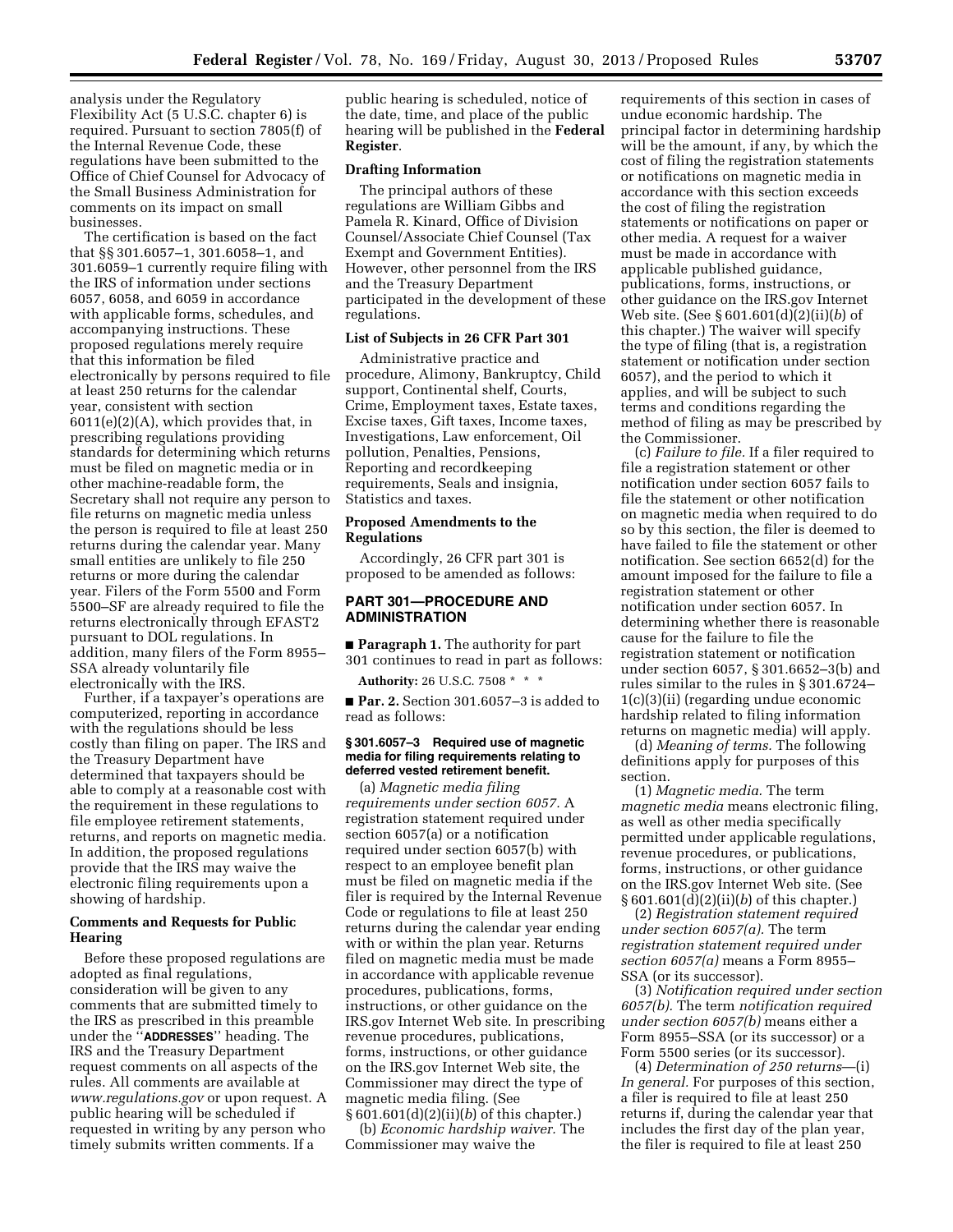returns of any type, including information returns (for example, Forms W–2 and Forms 1099), income tax returns, employment tax returns, and excise tax returns.

(ii) *Definition of filer.* For purposes of this section, the term *filer* means the plan administrator within the meaning of section 414(g). If the plan administrator within the meaning of section 414(g) is the employer, the special rules in  $\S 1.6058 - 2(d)(3)(iii)$  will apply.

(e) *Example.* The following example illustrates the provisions of paragraph (d)(4) of this section:

*Example.* In 2014, P, the plan administrator of Plan B, is required to file 252 returns (including Forms 1099–R, ''Distributions From Pensions, Annuities, Retirement or Profit-Sharing Plans, IRAs, Insurance Contracts, etc.,'' Form 8955–SSA, ''Annual Registration Statement Identifying Separated Participants with Deferred Vested Benefits,'' Form 5500, ''Annual Return/ Report of Employee Benefit Plan,'' and Form 945, ''Annual Return of Withheld Federal Income Tax''). Plan B's plan year is the calendar year. Because  $\overline{P}$  is required to file at least 250 returns during the 2014 calendar year, P must file the 2014 Form 8955–SSA for Plan B electronically.

(f) *Effective/applicability date.* This section is applicable for registration statements and other notifications required to be filed under section 6057 for plan years that begin on or after January 1, 2014, but only for filings with a filing deadline (not taking into account extensions) after December 31, 2014.

■ **Par. 3.** Section 301.6058-2 is added to read as follows:

#### **§ 301.6058–2 Required use of magnetic media for filing requirements relating to information required in connection with certain plans of deferred compensation.**

(a) *Magnetic media filing requirements under section 6058.* A return required under section 6058 with respect to an employee benefit plan must be filed on magnetic media if the filer is required by the Internal Revenue Code or regulations to file at least 250 returns during the calendar year ending with or within the plan year. Returns filed on magnetic media must be made in accordance with applicable revenue procedures, publications, forms, instructions, or other guidance on the IRS.gov Internet Web site. In prescribing revenue procedures, publications, forms, and instructions, or other guidance on the IRS.gov Internet site, the Commissioner may direct the type of magnetic media filing. (See § 601.601(d)(2)(ii)(*b*) of this chapter.)

(b) *Economic hardship waiver.* The Commissioner may waive the

requirements of this section in cases of undue economic hardship. The principal factor in determining hardship will be the amount, if any, by which the cost of filing the return on magnetic media in accordance with this section exceeds the cost of filing the returns on paper or other media. A request for a waiver must be made in accordance with applicable published guidance, publications, forms, instructions, or other guidance on the IRS.gov Internet Web site. (See § 601.601(d)(2)(ii)(*b*) of this chapter.) The waiver will specify the type of filing (that is, a return required under section 6058) and the period to which it applies, and will be subject to such terms and conditions regarding the method of filing as may be prescribed by the Commissioner.

(c) *Failure to file.* If a filer required to file a return under section 6058 fails to file the return on magnetic media when required to do so by this section, the filer is deemed to have failed to file the return. See section 6652(e) for the addition to tax for failure to file a return. In determining whether there is reasonable cause for failure to file the return, § 301.6652–3(b) and rules similar to the rules in § 301.6724–1(c)(3)(ii) (regarding undue economic hardship related to filing information returns on magnetic media) will apply.

(d) *Meaning of terms.* The following definitions apply for purposes of this section.

(1) *Magnetic media.* The term *magnetic media* means electronic filing, as well as other media specifically permitted under applicable regulations, revenue procedures, or publications, forms, instructions, or other guidance on the IRS.gov Internet Web site. (See § 601.601(d)(2)(ii)(*b*) of this chapter.)

(2) *Return required under section 6058.* The term *return required under section 6058* means the Form 5500 series (or its successor).

(3) *Determination of 250 returns*—(i) *In general.* For purposes of this section, a filer is required to file at least 250 returns if, during the calendar year that includes the first day of the plan year, the filer is required to file at least 250 returns of any type, including information returns (for example, Forms W–2 and Forms 1099), income tax returns, employment tax returns, and excise tax returns.

(ii) *Definition of filer.* For purposes of this section, the term *filer* means the employer or employers maintaining the plan and the plan administrator within the meaning of section 414(g).

(iii) *Special rules relating to determining 250 returns.* For purposes of applying paragraph (d)(3)(ii) of this section, the aggregation rules of section

 $414(b)$ , (c), (m), and (o) will apply to a filer that is or includes an employer. Thus, for example, a filer that is a member of a controlled group of corporations within the meaning of section 414(b) must file the Form 5500 series on magnetic media if the aggregate number of returns required to be filed by all members of the controlled group of corporations is at least 250.

(e) *Example.* The following example illustrates the provisions of paragraph (d)(3) of this section:

*Example.* In 2014, Employer X (the plan sponsor of Plan A) and  $\vec{P}$  (the plan administrator of Plan A) are required to file 267 returns. Employer X is required to file the following: one Form 1120, ''U.S. Corporation Income Tax Return,'' 195 Forms W–2, ''Wage and Tax Statement,'' 25 Forms 1099–DIV, ''Dividends and Distributions,'' one Form 940, ''Employer's Annual Federal Unemployment (FUTA) Tax Return,'' and four Forms 941, ''Employer's Quarterly Federal Tax Return.'' P is required to file 40 Forms 1099–R, ''Distributions From Pensions, Annuities, Retirement, Profit-Sharing Plans, IRAs, Insurance Contracts, etc.'' P and Employer X are jointly required to file one Form 5500 series. Plan A's plan year is the calendar year. Because P and Employer X, in the aggregate, are required to file at least 250 returns during the calendar year, the 2014 Form 5500 for Plan A must be filed electronically.

(f) *Effective/applicability date.* This section is applicable for returns required to be filed under section 6058 for plan years that begin on or after January 1, 2014, but only for filings with a filing deadline (not taking into account extensions) after December 31, 2014. ■ **Par. 4.** Section 301.6059-2 is added to read as follows:

#### **§ 301.6059–2 Required use of magnetic media for filing requirements relating to periodic report of actuary**

(a) *Magnetic media filing requirements under section 6059.* An actuarial report required under section 6059 with respect to an employee benefit plan must be filed on magnetic media if the filer is required by the Internal Revenue Code or regulations to file at least 250 returns during the calendar year ending with or within the plan year. Actuarial reports filed on magnetic media must be made in accordance with applicable revenue procedures, publications, forms, instructions, or other guidance on the IRS.gov Internet Web site. In prescribing revenue procedures, publications, forms, instructions, or other guidance on the IRS.gov Internet Web site, the Commissioner may direct the type of magnetic media filing. (See § 601.601(d)(2)(ii)(*b*) of this chapter.)

(b) *Economic hardship waiver.* The Commissioner may waive the